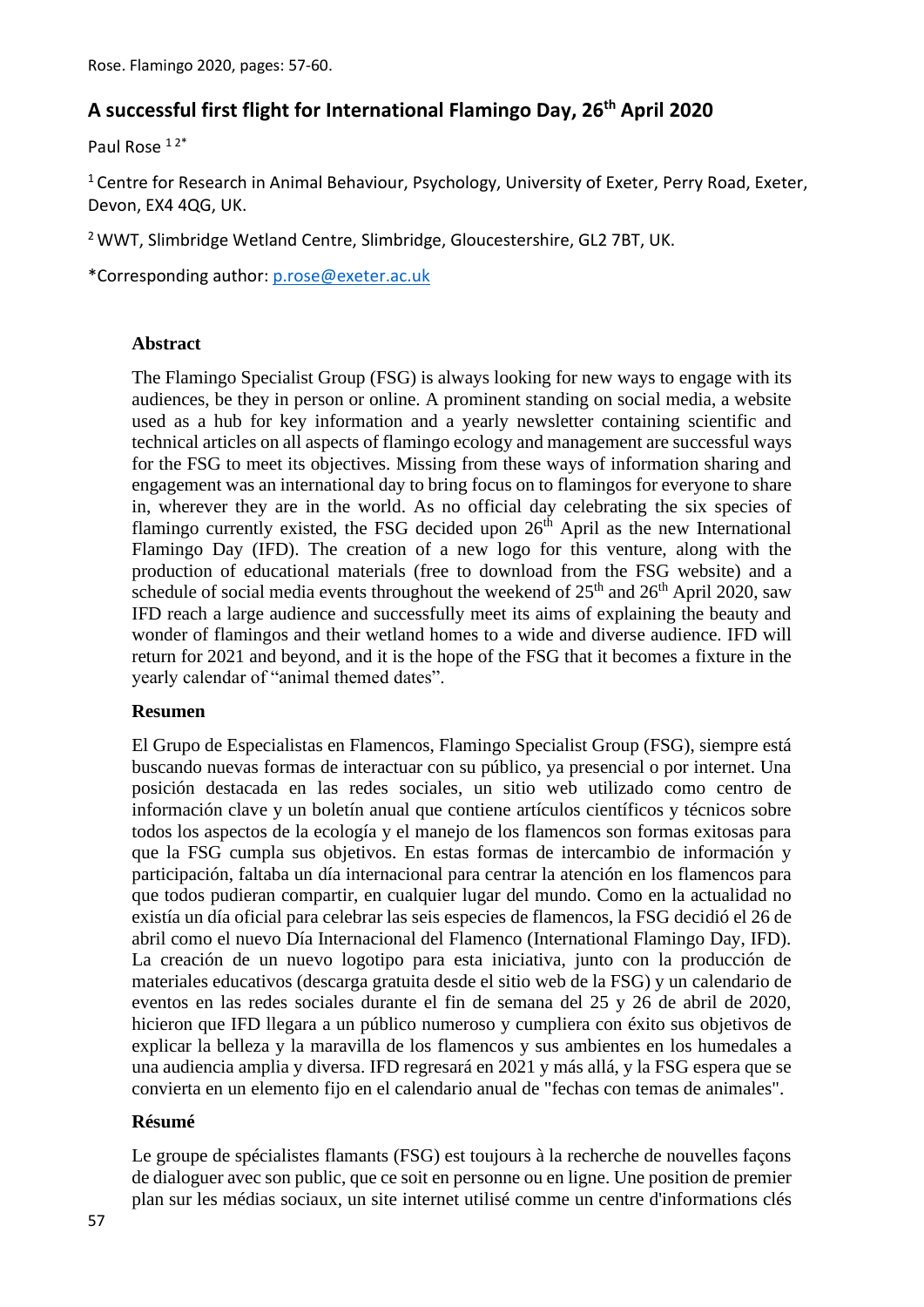et une newsletter annuelle contenant des articles scientifiques et techniques sur tous les aspects de l'écologie et de la gestion des flamants roses sont des moyens efficaces pour le FSG d'atteindre ses objectifs. Il manquait à ces moyens de partage d'informations et d'engagement une journée internationale pour mettre l'accent sur les flamants roses, pour que tout le monde puisse les partager, où qu'ils soient dans le monde. Comme aucune journée officielle célébrant les six espèces de flamants roses n'existait jusqu'alors, le FSG a choisi le 26 avril pour en faire la nouvelle Journée internationale des flamants roses (IFD). La création d'un nouveau logo pour cette initiative, ainsi que la production de matériel pédagogique (téléchargeable gratuitement sur le site internet du FSG) et un calendrier d'événements sur les réseaux sociaux tout au long du week-end des 25 et 26 avril 2020, ont permis à l'IFD d'atteindre un large public et d'atteindre avec succès ses objectifs d'expliquer la beauté et les merveilles des flamants et des zones humides qu'ils habitent à un public large et diversifié. L'IFD sera de retour en 2021 et au-delà, et le FSG espère qu'il deviendra un incontournable du calendrier annuel des «dates à thème animales ».

**-----------------------------------------------------------------------------------------------------------------------------------**

## **Introduction**

The FSG has a strong reach on social media, its Facebook page now has over 6000 likes and nearly 6500 followers (as of November 2020). This strong social media presence was useful for the launch and running of the first International Flamingo Day (IFD), launched by the FSG in the new year of 2020, IFD aims to celebrate the exceptional nature of flamingos, their behaviour, appearance and colour, as well as the beauty, fragility and uniqueness of their wetland habitats.

The FSG has been engaging with scientists, and flamingo experts as well as non-technical flamingo audiences for from its inception; successfully educating and informing audiences via its newsletter, website and social media pages. However, no "official" date existed as a focal point for attention on flamingos for all audiences globally. Numerous species and habitats have a global date designed to focus attention, awareness and advocacy for their cause.

58 World Wetlands Day (2nd February) and World Migratory Bird Day (9<sup>th</sup> May or 10<sup>th</sup> October) are just two examples of annual dates that celebrate key environmental features. In some case, such as World Giraffe Day (21st June) from the Giraffe Conservation Foundation, a species-specific date has proven extremely effective in garnering tangible support for conservation action and educational activity.

The steering committee of the FSG decided upon a suitably ornithologically-centred, flamingo-focussed date to be named as IFD, settling on the birthday of that pioneer of flamingo advertising, John James Audubon (1785-1851). The ornithologist and painter who produced the, now unique, life-size picture of the American (Caribbean) flamingo for his book "The Birds of America" (started in 1827). Audubon's role in bringing flamingos to the public's attention meant that his birthday of 26<sup>th</sup> April seemed a fitting date for IFD to run on.

To ensure IFD had real presence and branding, a logo competition was launched on the FSG's Facebook page in the new year 2020, asking the flamingo-loving online audience to design a logo specifically for IFD, featuring the name of the date and the date, and to take some inspiration in the logo design from Audubon's original flamingo design. The winning design, chosen by the co-chairs of the FSG was by produced by 8-year-old Logan. The launch of the logo, one week before IFD itself, received 132 likes and was shared 30 times, getting an overall reach of 4200 people.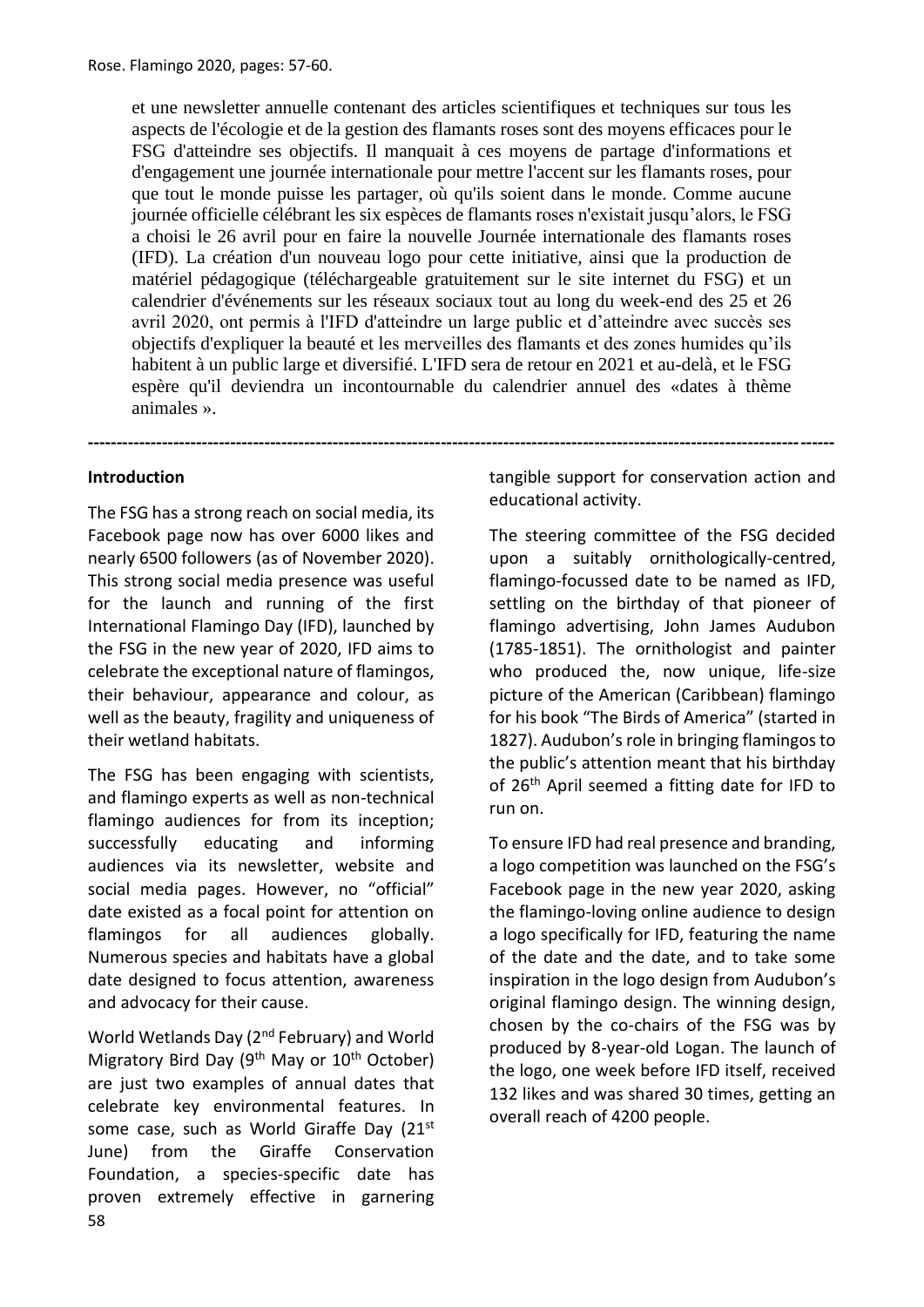

*The American flamingo, from Audubon's "The Birds of America", painted 1838.*



*The logo for International Flamingo Day, designed by one of the FSG's youngest followers. Thank you, Logan!*

Although wild flamingos can be remote, and not always accessible, flamingos are common and easy to see in zoos and wildlife parksmaking them excellent ambassadors for their wild cousins and one of the best ways of explaining and enthusing the story of the wild flamingo and its wetland home. It was heartening to see the number of zoological institutions that came on board for IFD, promoting the many features of flamingos to their visitors; utilising the event as a way of celebrating not only their flamingos and flamingos out in the wild, but also the wetlands habitats that flamingos call home.

Due to the global Covid-19 pandemic, IFD was hosted as an online event by the FSG, utilising Facebook and Twitter as means of communicating with a wide audience. To encourage engagement with this online audience, #flamingostoyourfrontroom was used to bridge the gap between the virtual world and the real world. Posts, features and stories provided by the FSG on IFD were aimed at bringing flamingos closer to the lives of the online audience interacting with the day's events.

Downloadable information on each of the six species was created and available on the FSG website, and they are still available for download now. Two posters were produced for each species; one that that provided key facts about the flamingo ("Fast Flamingo Facts") including its behaviour, ecology, habitat and appearance, and the other a "spotter's guide" that outlined the distinctive features of that flamingo, and what made it different from the other flamingo species. Links to YouTube clips that illustrated key behavioural features of each species were included in the online flamingo facts poster.

The FSG also produced a "what flamingo species are you" jokey personality quiz, where participants answer several questions relating to the characters, in a humanised manner, of the each of the six flamingo species to find out which flamingo matched their choices. Again, this quiz was freely available on the dedicated IFD section of the FSG website.

A link to a special edition of the WWT Flamingo Diary was also provided, with this